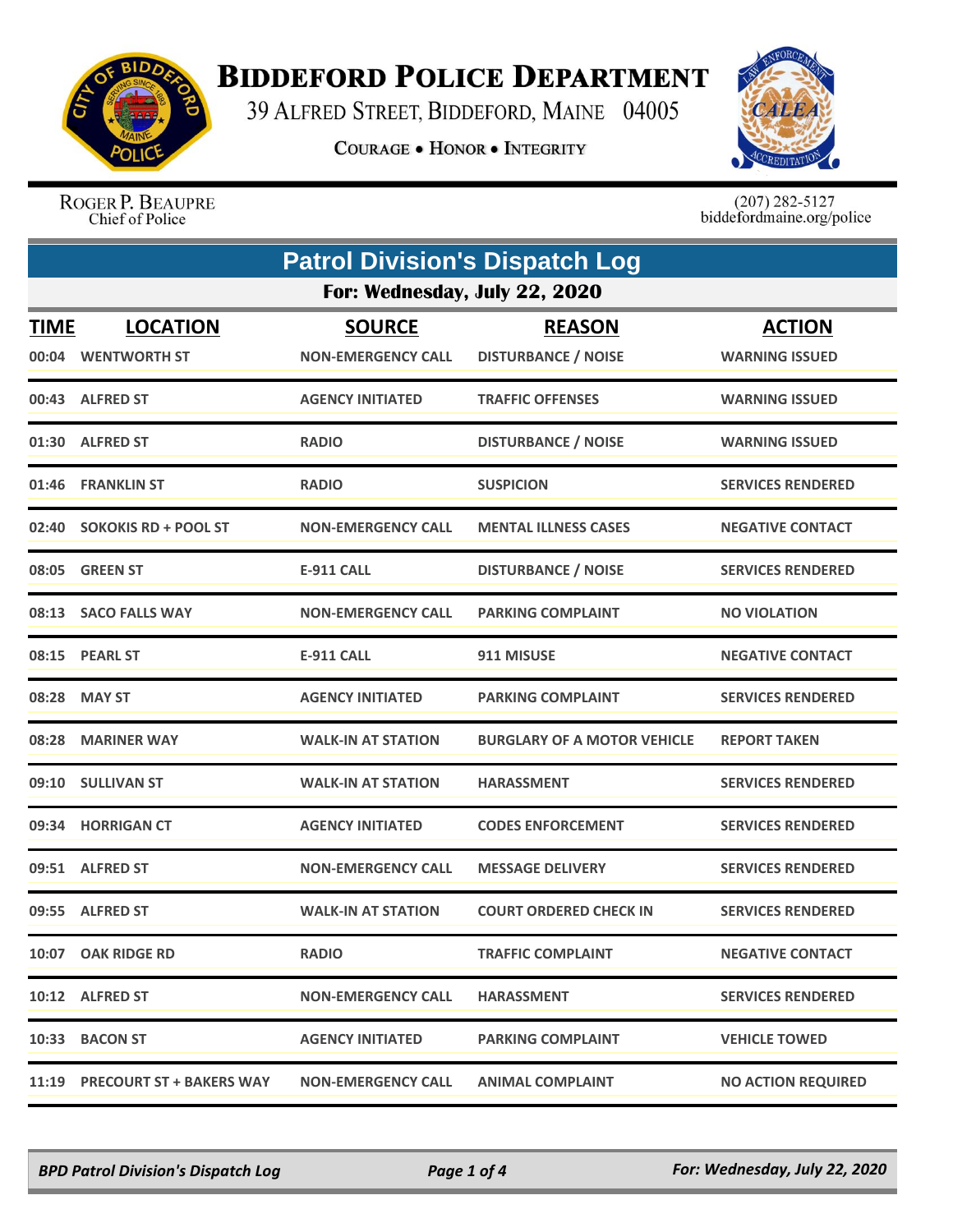| <b>TIME</b> | <b>LOCATION</b>                                 | <b>SOURCE</b>             | <b>REASON</b>                     | <b>ACTION</b>                |
|-------------|-------------------------------------------------|---------------------------|-----------------------------------|------------------------------|
|             | 11:34 BARRA RD                                  | <b>NON-EMERGENCY CALL</b> | <b>TRAFFIC LIGHT</b>              | <b>SERVICES RENDERED</b>     |
|             | 11:50 HILL ST                                   | <b>WALK-IN AT STATION</b> | <b>HARASSMENT</b>                 | <b>SERVICES RENDERED</b>     |
| 11:58       | <b>MAIN ST</b>                                  | <b>NON-EMERGENCY CALL</b> | <b>FRAUD / INSUFFICIENT FUNDS</b> | <b>SERVICES RENDERED</b>     |
|             | 11:59 SACO FALLS WAY                            | <b>NON-EMERGENCY CALL</b> | <b>CHECK WELFARE</b>              | <b>SERVICES RENDERED</b>     |
|             | 12:07 WEST MYRTLE ST                            | <b>NON-EMERGENCY CALL</b> | <b>JUVENILE OFFENSES</b>          | <b>TRANSPORT TO HOSPITAL</b> |
|             | 12:16 ELM ST                                    | <b>NON-EMERGENCY CALL</b> | <b>CIVIL COMPLAINT</b>            | <b>SERVICES RENDERED</b>     |
|             | 12:42 PEARL ST                                  | <b>E-911 CALL</b>         | 911 MISUSE                        | <b>NO ACTION REQUIRED</b>    |
|             | 12:50 MAY ST + COLONIAL DR                      | <b>NON-EMERGENCY CALL</b> | <b>ARTICLES LOST/FOUND</b>        | <b>NO ACTION REQUIRED</b>    |
| 12:56       | <b>NEW COUNTY RD</b>                            | <b>E-911 CALL</b>         | 911 MISUSE                        | <b>SERVICES RENDERED</b>     |
| 12:57       | <b>MAY ST + SOUTH ST</b>                        | <b>AGENCY INITIATED</b>   | <b>TRAFFIC OFFENSES</b>           | <b>WARNING ISSUED</b>        |
|             | 12:59 MAIN ST + WASHINGTON ST                   | <b>RADIO</b>              | <b>SUSPICION</b>                  | <b>NEGATIVE CONTACT</b>      |
| 13:06       | <b>SOUTH ST + BRIARWOOD DR</b>                  | <b>AGENCY INITIATED</b>   | <b>TRAFFIC OFFENSES</b>           | <b>WARNING ISSUED</b>        |
|             | 13:14 SOUTH ST                                  | <b>AGENCY INITIATED</b>   | <b>TRAFFIC OFFENSES</b>           | <b>WARNING ISSUED</b>        |
|             | 13:20 MAY ST + SOUTH ST                         | <b>AGENCY INITIATED</b>   | <b>TRAFFIC OFFENSES</b>           | <b>VSAC ISSUED</b>           |
|             | 13:35 SOUTH ST                                  | <b>AGENCY INITIATED</b>   | <b>TRAFFIC OFFENSES</b>           | <b>VSAC ISSUED</b>           |
|             | 13:48 SOUTH ST                                  | <b>AGENCY INITIATED</b>   | <b>TRAFFIC OFFENSES</b>           | <b>WARNING ISSUED</b>        |
|             | 13:54 SOUTH ST                                  | <b>AGENCY INITIATED</b>   | <b>TRAFFIC OFFENSES</b>           | <b>VSAC ISSUED</b>           |
|             | 14:04 SOUTH ST + WESTMORE AVE                   | <b>AGENCY INITIATED</b>   | <b>TRAFFIC OFFENSES</b>           | <b>WARNING ISSUED</b>        |
|             | 14:07 MARINER WAY                               | <b>NON-EMERGENCY CALL</b> | <b>ANIMAL COMPLAINT</b>           | <b>SERVICES RENDERED</b>     |
|             | 14:12 SOUTH ST                                  | <b>AGENCY INITIATED</b>   | <b>TRAFFIC OFFENSES</b>           | <b>WARNING ISSUED</b>        |
|             | 14:20 SOUTH ST + MCKENNEY DR                    | <b>AGENCY INITIATED</b>   | <b>TRAFFIC OFFENSES</b>           | <b>WARNING ISSUED</b>        |
|             | 14:27 MAIN ST                                   | <b>NON-EMERGENCY CALL</b> | <b>SUSPICION</b>                  | <b>WARNING ISSUED</b>        |
|             | 14:28 WESTMORE AVE                              | <b>AGENCY INITIATED</b>   | <b>TRAFFIC OFFENSES</b>           | <b>WARNING ISSUED</b>        |
|             | 14:28 ALFRED ST                                 | <b>WALK-IN AT STATION</b> | <b>COURT ORDERED CHECK IN</b>     | <b>SERVICES RENDERED</b>     |
|             | 14:41 SOUTH ST + MAPLEWOOD AVE AGENCY INITIATED |                           | <b>TRAFFIC OFFENSES</b>           | <b>VSAC ISSUED</b>           |

*BPD Patrol Division's Dispatch Log Page 2 of 4 For: Wednesday, July 22, 2020*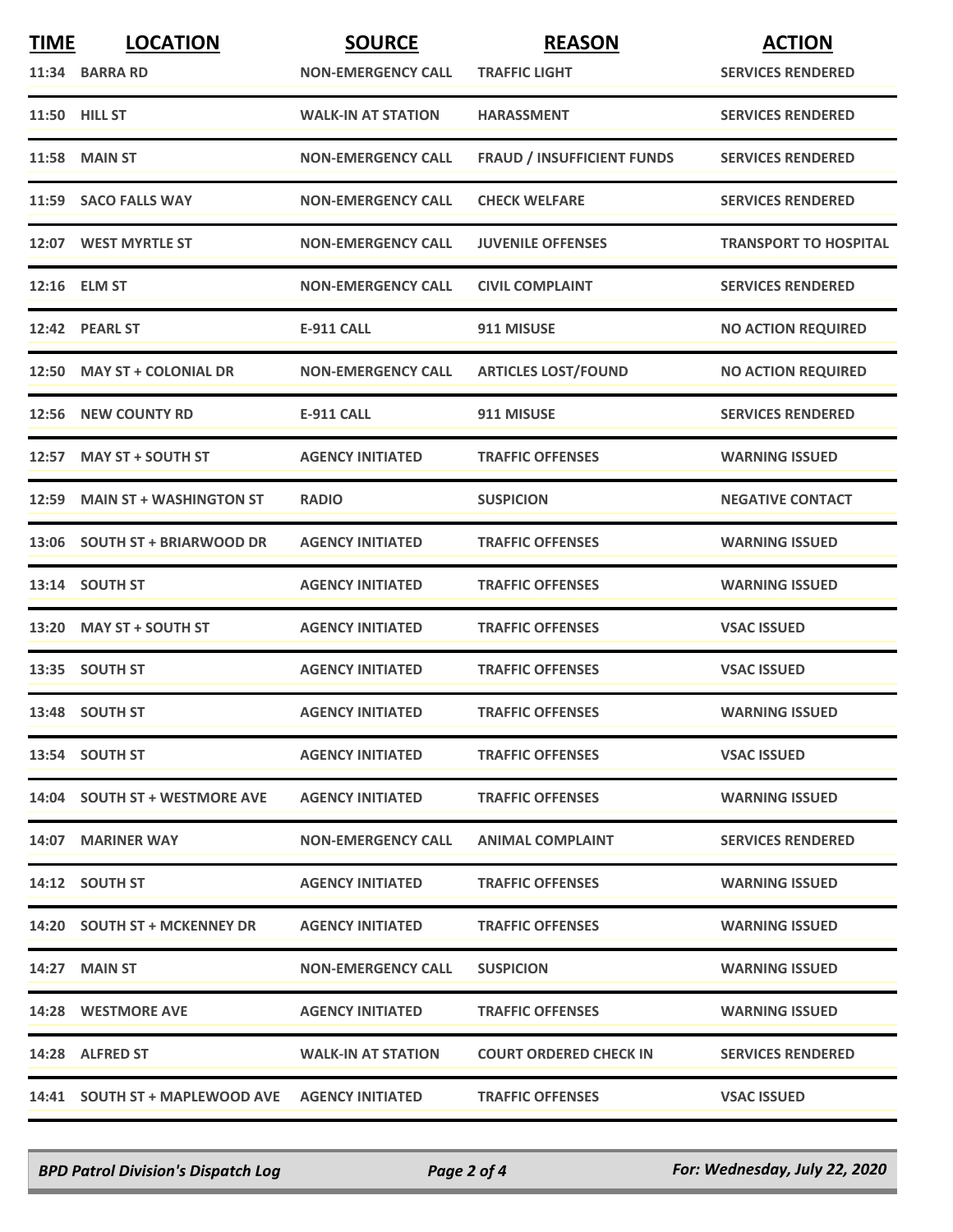| <b>TIME</b> | <b>LOCATION</b><br>14:41 SPRINGBROOK DR | <b>SOURCE</b><br><b>NON-EMERGENCY CALL</b> | <b>REASON</b><br><b>MENTAL ILLNESS CASES</b> | <b>ACTION</b><br><b>TRANSPORT TO HOSPITAL</b> |
|-------------|-----------------------------------------|--------------------------------------------|----------------------------------------------|-----------------------------------------------|
|             | 14:48 DEARBORN AVE + SOUTH ST           | <b>AGENCY INITIATED</b>                    | <b>TRAFFIC OFFENSES</b>                      | <b>WARNING ISSUED</b>                         |
|             | 14:52 HIGH ST                           | <b>E-911 CALL</b>                          | 911 MISUSE                                   | <b>NEGATIVE CONTACT</b>                       |
|             | <b>14:53 MAIN ST</b>                    | <b>NON-EMERGENCY CALL</b>                  | <b>HARASSMENT</b>                            | <b>UNFOUNDED</b>                              |
|             | 14:56 TAYLOR ST + MAY ST                | <b>E-911 CALL</b>                          | <b>FIGHTS</b>                                | <b>REPORT TAKEN</b>                           |
|             | 14:57 SOUTH ST + MAPLEWOOD AVE          | <b>AGENCY INITIATED</b>                    | <b>TRAFFIC OFFENSES</b>                      | <b>VSAC ISSUED</b>                            |
|             | <b>15:08 MAIN ST</b>                    | <b>AGENCY INITIATED</b>                    | <b>ALL OTHER</b>                             | <b>SERVICES RENDERED</b>                      |
|             | 15:10 SOUTH ST + WESTMORE AVE           | <b>AGENCY INITIATED</b>                    | <b>TRAFFIC OFFENSES</b>                      | <b>WARNING ISSUED</b>                         |
|             | 15:25 POOL ST                           | <b>AGENCY INITIATED</b>                    | <b>TRAFFIC OFFENSES</b>                      | <b>WARNING ISSUED</b>                         |
|             | 15:27 TAYLOR ST                         | <b>NON-EMERGENCY CALL</b>                  | <b>DISTURBANCE / NOISE</b>                   | <b>SERVICES RENDERED</b>                      |
|             | <b>15:28 WESTMORE AVE</b>               | <b>NON-EMERGENCY CALL</b>                  | <b>SUSPICION</b>                             | <b>SERVICES RENDERED</b>                      |
|             | 15:31 POOL ST                           | <b>AGENCY INITIATED</b>                    | <b>TRAFFIC OFFENSES</b>                      | <b>WARNING ISSUED</b>                         |
|             | 15:31 ELM ST + GOOCH ST                 | <b>E-911 CALL</b>                          | 911 MISUSE                                   | <b>DISPATCH HANDLED</b>                       |
|             | 15:31 ALFRED ST                         | <b>NON-EMERGENCY CALL</b>                  | <b>ARTICLES LOST/FOUND</b>                   | <b>NEGATIVE CONTACT</b>                       |
|             | <b>15:42 MEETINGHOUSE RD</b>            | <b>AGENCY INITIATED</b>                    | <b>TRAFFIC OFFENSES</b>                      | <b>WARNING ISSUED</b>                         |
|             | 15:49 POOL ST                           | <b>AGENCY INITIATED</b>                    | <b>TRAFFIC OFFENSES</b>                      | <b>WARNING ISSUED</b>                         |
|             | 15:56 POOL ST + HIDDEN FARM RD          | <b>AGENCY INITIATED</b>                    | <b>TRAFFIC OFFENSES</b>                      | <b>WARNING ISSUED</b>                         |
|             | 16:03 POOL ST + SEVIGNY AVE             | <b>AGENCY INITIATED</b>                    | <b>TRAFFIC OFFENSES</b>                      | <b>WARNING ISSUED</b>                         |
|             | <b>16:10 MARINER WAY</b>                | E-911 CALL                                 | 911 MISUSE                                   | <b>DISPATCH HANDLED</b>                       |
|             | 16:14 POOL ST + BLANDINGS WAY           | <b>AGENCY INITIATED</b>                    | <b>TRAFFIC OFFENSES</b>                      | <b>WARNING ISSUED</b>                         |
|             | 16:15 ALFRED ST                         | <b>NON-EMERGENCY CALL</b>                  | <b>ALL OTHER</b>                             | <b>SERVICES RENDERED</b>                      |
|             | 16:22 ALFRED ST                         | <b>NON-EMERGENCY CALL</b>                  | <b>ANIMAL COMPLAINT</b>                      | <b>GONE ON ARRIVAL</b>                        |
|             | 16:29 POOL ST + TRIX LN                 | <b>AGENCY INITIATED</b>                    | <b>TRAFFIC OFFENSES</b>                      | <b>WARNING ISSUED</b>                         |
|             | 16:54 HIGH ST                           | <b>AGENCY INITIATED</b>                    | <b>WARRANT ARREST</b>                        | <b>NEGATIVE CONTACT</b>                       |
|             | 17:06 ALFRED ST                         | <b>WALK-IN AT STATION</b>                  | <b>TRAINING DISPATCH</b>                     | <b>NO ACTION REQUIRED</b>                     |

*BPD Patrol Division's Dispatch Log Page 3 of 4 For: Wednesday, July 22, 2020*